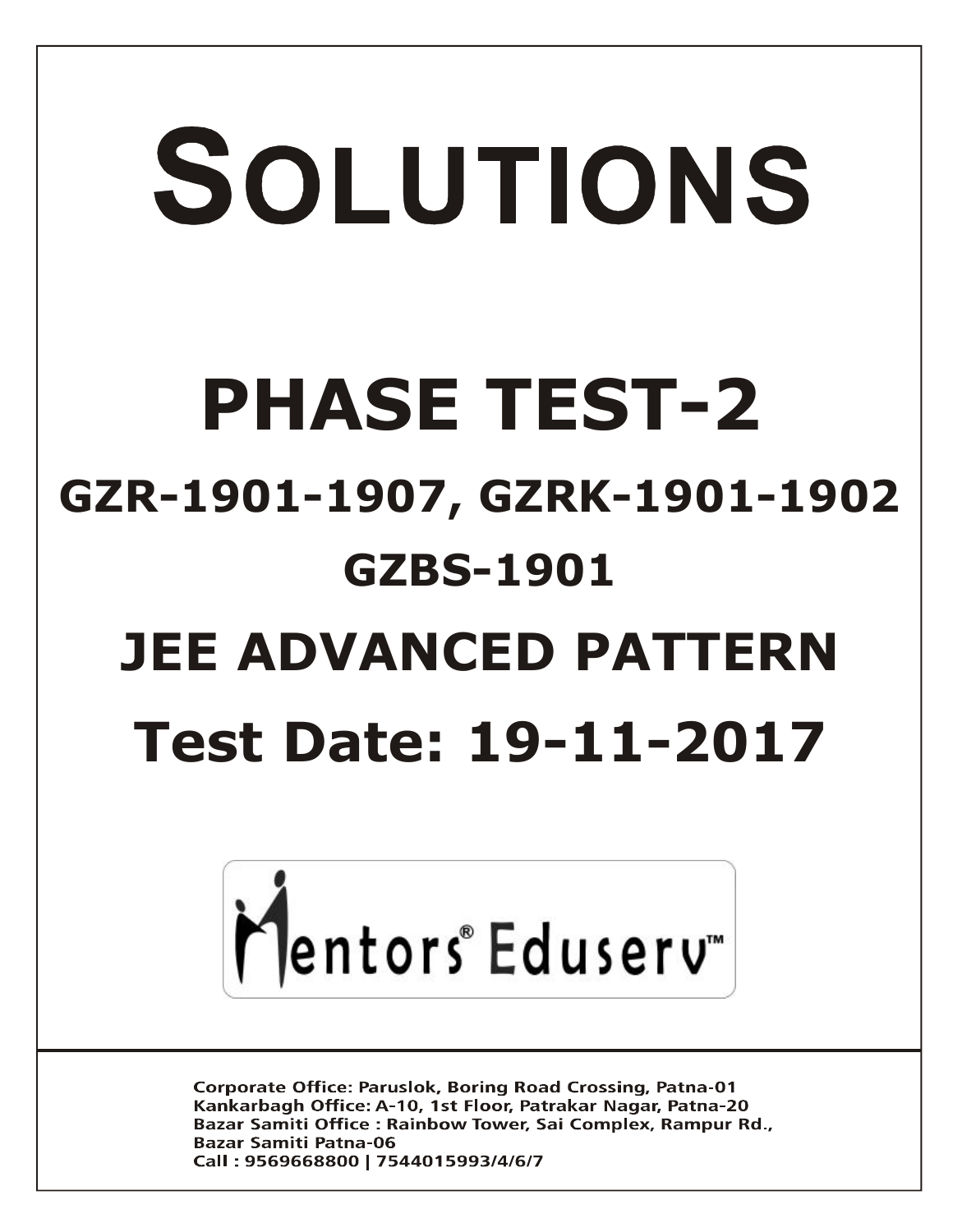

Mentors Eduserv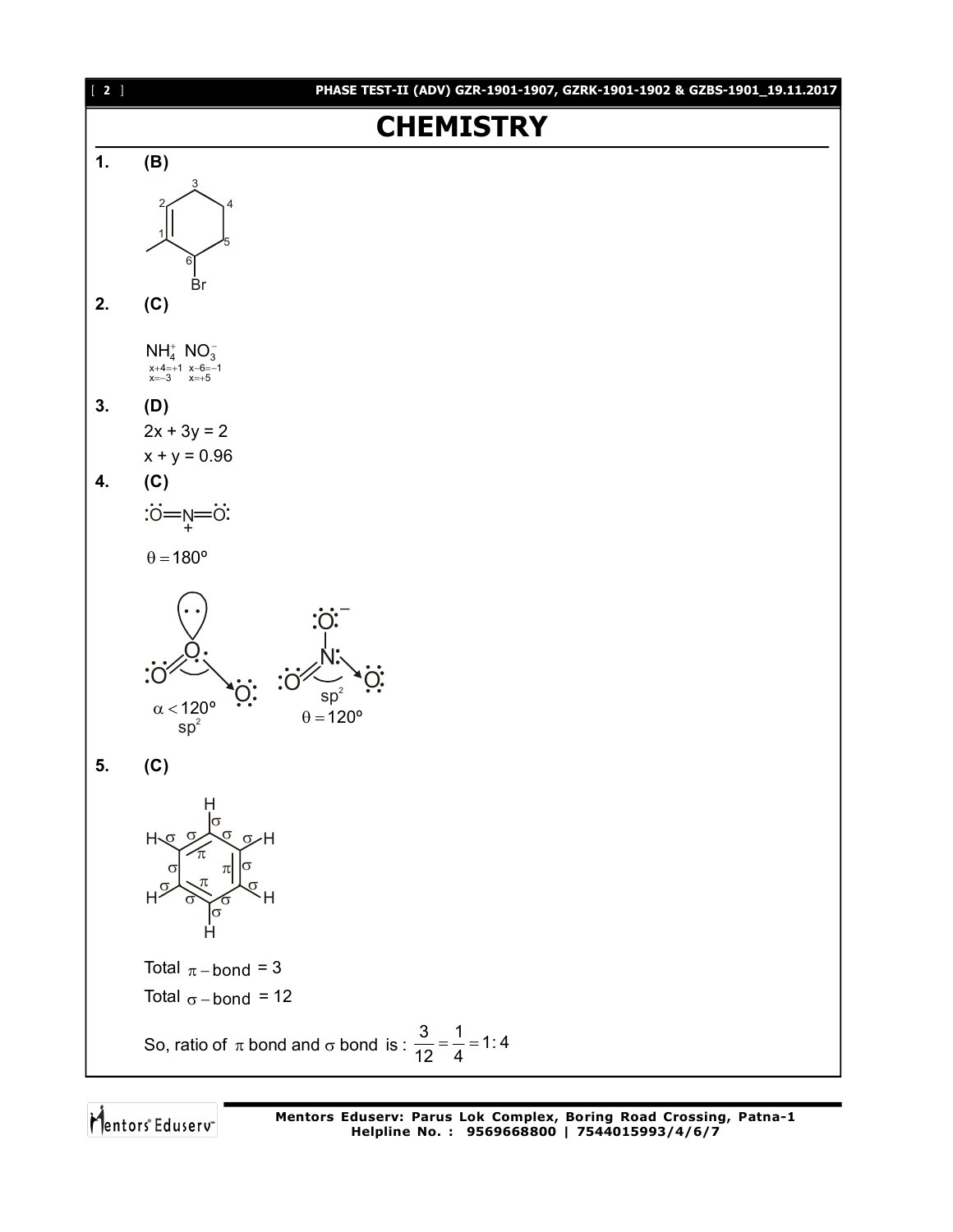#### **PHASE TEST-II (ADV) GZR-1901-1907, GZRK-1901-1902 & GZBS-1901\_19.11.2017** [ **3** ]

**6. (D)**  $[d] \rightarrow$  incorrect Ge  $\binom{Sn}{Pb}$  (Exception) Lanthanide Contraction I.E<sub>1</sub> = Ge > Pb > Sn **7. (1)**  $2 + 2 (2 \times 1 + x - 4) = 0$  $x = +1$ **8. (1) 9. (2)** r<sub>1</sub> of H-atom = 0.529 Å r<sub>n</sub> (n like atom) 2 1  $\frac{n^2}{2} \times r$  $=\frac{11}{Z} \times r_1$  (H-atom) r<sub>n</sub> of Be<sup>3+</sup>  $\Rightarrow \frac{n^2}{7}$ 1  $\frac{n^2}{2} \times r$  $\Rightarrow \frac{1}{Z} \times r_1$  (H-atom)  $= 0.529 \,\text{\AA}(Z = 4 \,\text{for } \text{Be}^{3+})$  $\frac{n^2}{2}$  × 0.529 = 0.529 = n<sup>2</sup> = Z Z  $\Rightarrow \frac{11}{7} \times 0.529 = 0.529 = n^2 = 2$  $\Rightarrow$  n<sup>2</sup> = 4 = n = 2 **10. (3)**  $l \cdot p = 6 = x$ P O Ö, ÖH  $\pi$  bonds = 2 = Y  $\frac{\mathsf{X}}{\mathsf{X}}$  = 3 Y  $\therefore \frac{\triangle}{\triangle} = 3$ **11. (6)**  $1$ <sub>COOH</sub> CI 2 3 4 5 6

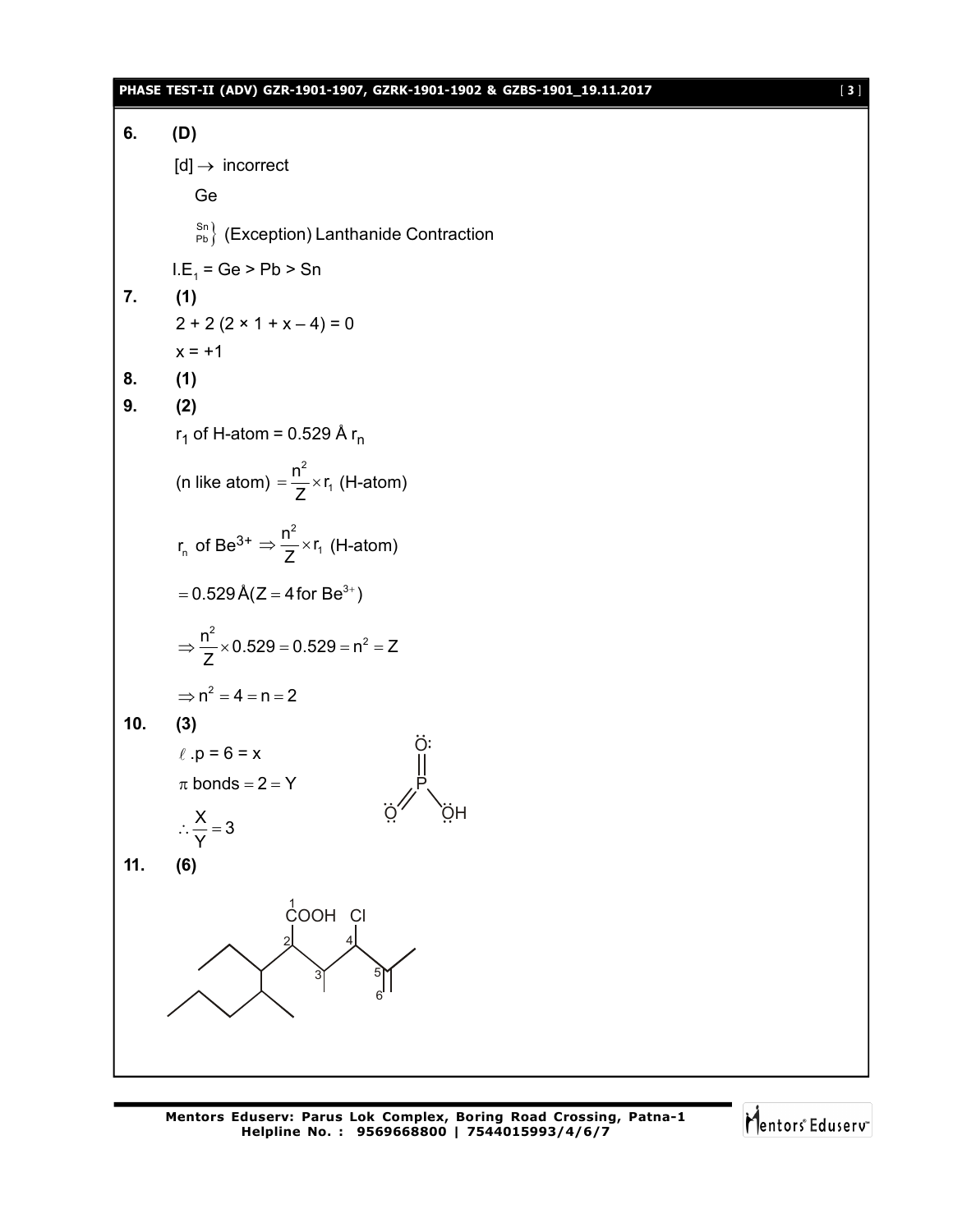| $[4]$   | PHASE TEST-II (ADV) GZR-1901-1907, GZRK-1901-1902 & GZBS-1901_19.11.2017                                                                                                                                                                                                                                                                                                                                                                                                                            |
|---------|-----------------------------------------------------------------------------------------------------------------------------------------------------------------------------------------------------------------------------------------------------------------------------------------------------------------------------------------------------------------------------------------------------------------------------------------------------------------------------------------------------|
| 12.     | (A)                                                                                                                                                                                                                                                                                                                                                                                                                                                                                                 |
|         |                                                                                                                                                                                                                                                                                                                                                                                                                                                                                                     |
|         | $CH_3-CH_2-C_3-CH_4-C_5H-CH_2-CH_3$<br>$CH_3-CH_2-C_3-CH_4-C_5H-CH_2-CH_3$<br>$CH_3$                                                                                                                                                                                                                                                                                                                                                                                                                |
|         | lowest set of 3,3,4,5 lo cant-                                                                                                                                                                                                                                                                                                                                                                                                                                                                      |
| 13.     | (D)                                                                                                                                                                                                                                                                                                                                                                                                                                                                                                 |
|         | $\begin{array}{ccccc} \stackrel{8}{\text{CH}_3}-\stackrel{7}{\text{CH}_2}-\stackrel{6}{\text{CH}_2}-\stackrel{5}{\text{CH}_2}-\stackrel{4}{\text{CH}_2}-\stackrel{3}{\text{CH}_2}-\stackrel{2}{\text{CH}_3}-\stackrel{1}{\text{CH}_3}\\ \stackrel{1}{\text{CH}-\text{CH}_3} & & & \stackrel{1}{\text{CH}_3}\\ \stackrel{1}{\text{CH}_3} & & & \end{array}$                                                                                                                                          |
| 14. (C) |                                                                                                                                                                                                                                                                                                                                                                                                                                                                                                     |
|         |                                                                                                                                                                                                                                                                                                                                                                                                                                                                                                     |
|         | $\begin{array}{c} \mathsf{CH}_3 \\ \mathsf{CH}_3\text{-}\mathsf{C}\text{-}\mathsf{CH}_2\text{-}\mathsf{CH}_2\text{-}\mathsf{CH}\text{-}\mathsf{CH}_2\text{-}\mathsf{CH}_2\text{-}\mathsf{CH}_2\text{-}\mathsf{CH}_3 \\ \mathsf{1} \text{ } \begin{array}{c} 2 \end{array} \begin{array}{c} \mathsf{CH}_3 \\ \mathsf{CH}_3 \end{array} \begin{array}{c} \mathsf{CH}_3 \text{-}\mathsf{CH}_2\text{-}\mathsf{CH}_3 \\ \mathsf{CH}_3 \end{array} \begin{array}{c} \mathsf{CH}_3 \end{array} \\ \begin{$ |
| 15.     | (A)                                                                                                                                                                                                                                                                                                                                                                                                                                                                                                 |
|         | $h_{L}d_{L} = h_{Hq}d_{Hq}$                                                                                                                                                                                                                                                                                                                                                                                                                                                                         |
|         | $h_L = \frac{76 \times 13.6}{5.44} = 190 \text{ cm}$                                                                                                                                                                                                                                                                                                                                                                                                                                                |
| 16.     | (D)                                                                                                                                                                                                                                                                                                                                                                                                                                                                                                 |
|         | $P_{\text{Gas}} = P_{\text{Atm}} + P_{\text{L}} = 1 + \frac{38}{190} = 1.2$                                                                                                                                                                                                                                                                                                                                                                                                                         |
| 17.     | (B)                                                                                                                                                                                                                                                                                                                                                                                                                                                                                                 |
|         | $3A(g) \rightleftharpoons A_3(g)$                                                                                                                                                                                                                                                                                                                                                                                                                                                                   |
|         | $t = 0$ 1.2 atm<br>$A_3(g)$                                                                                                                                                                                                                                                                                                                                                                                                                                                                         |
|         | $t = t_{eq}$ 1.2 - 0.36 $\frac{1}{3}(0.36) = 0.12$ atm                                                                                                                                                                                                                                                                                                                                                                                                                                              |
|         | $\therefore$ P <sub>T</sub> = 1.2 – 0.36 + 0.12 = 0.96 atm<br>$\therefore$ Pressure difference in column<br>$= 1 - 0.96 = 0.04$ atm                                                                                                                                                                                                                                                                                                                                                                 |
|         | $\therefore$ The difference in height of the liquid level in two columns = 0.04 $\times$ 190 = 7.6 cm                                                                                                                                                                                                                                                                                                                                                                                               |
| 18.     | $(A - q)$ ; $(B - p)$ ; $(C - r)$ ; $(D - t)$<br>19. $(A - r)$ ; $(B - s)$ ; $(C - q)$ ; $(D - p)$                                                                                                                                                                                                                                                                                                                                                                                                  |

Mentors<sup>e</sup> Eduserv<sup>-</sup>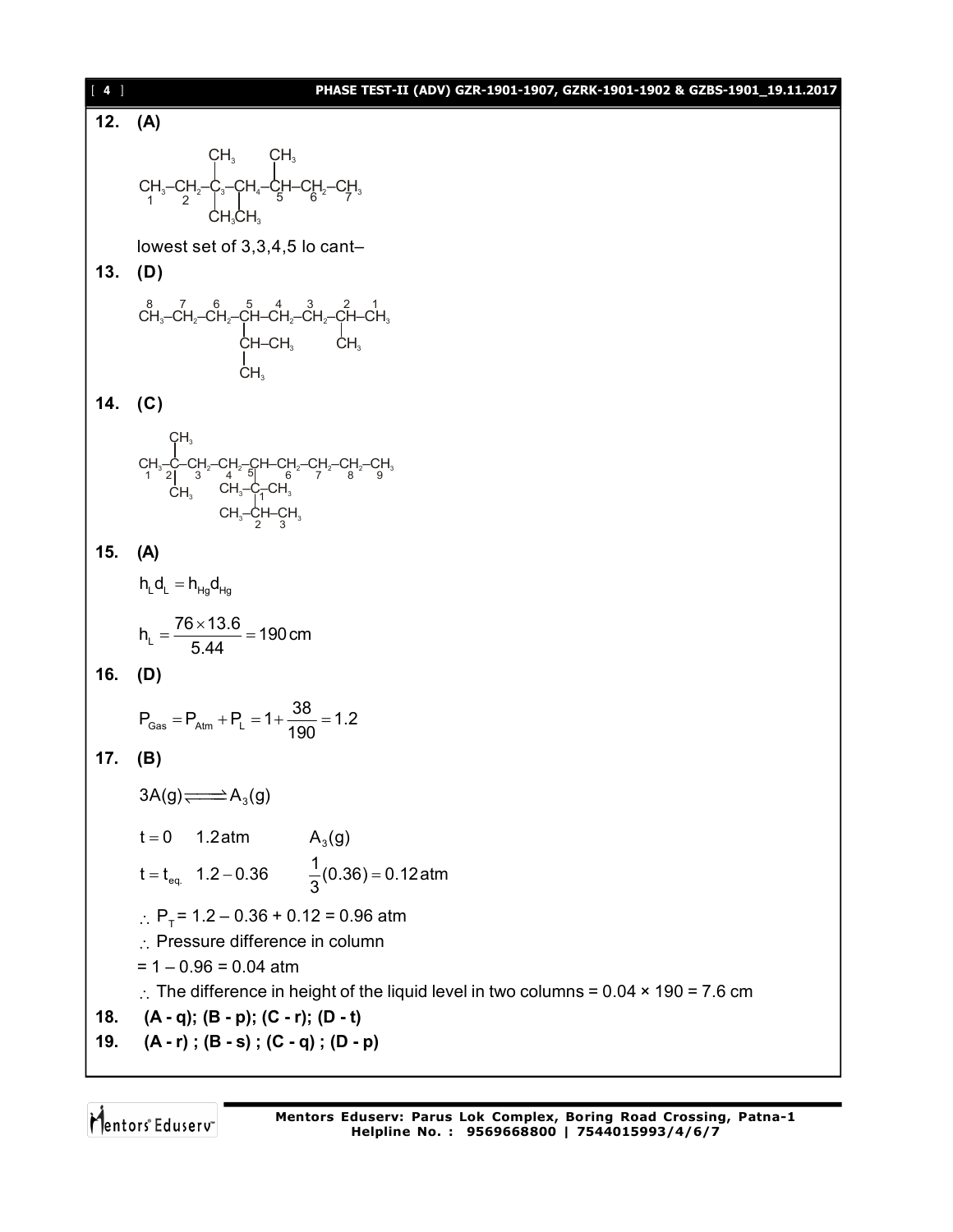**PHASE TEST-II (ADV) GZR-1901-1907, GZRK-1901-1902 & GZBS-1901\_19.11.2017** [ **5** ]

# **MATHEMATICS**

#### **20. (D)**

y 2 + 8x – 2y – 15 = 0  $\Rightarrow$   $(y - 1)^2 = -8(x - 2)$ 

Shortest focal chord is the latus rectum of the parabola whose length is 8.

### **21. (A)**

$$
x = \frac{1}{1^4} + \frac{1}{3^4} + \frac{1}{5^4} + \dots \text{ to } \infty
$$
  
=  $\left(\frac{1}{1^4} + \frac{1}{2^4} + \frac{1}{3^4} + \dots \text{ to } \infty\right) - \left(\frac{1}{2^4} + \frac{1}{4^4} + \dots \text{ to } \infty\right)$   
=  $\frac{\pi^4}{90} - \frac{1}{16} \left(\frac{1}{1^4} + \frac{1}{2^4} + \frac{1}{3^4} + \dots \text{ to } \infty\right) = \frac{\pi^4}{90} - \frac{1}{16} \cdot \frac{\pi^4}{90}$ 

**22. (A)**

Clearly the other extremity of latus rectum is  $(2, -2)$ . It's axis is x-axis. Corresponding value of

$$
a = \frac{2 - 0}{2} = 1.
$$
 Hence it's vertex is (1, 0) or (3, 0). Thus it's equation is  $y^2 = 4(x - 1)$   
or  $y^2 = -4(x - 3)$ .

**23. (D)**

 $tan(180^\circ - \theta) = slope of AB = -3$ 

$$
\therefore \quad \tan \theta = 3
$$

$$
\therefore \frac{OC}{AC} = \tan \theta, \frac{OC}{BC} = \cot \theta
$$
  

$$
\Rightarrow \frac{BC}{AO} = \frac{\tan \theta}{\cos \theta} = \tan^2 \theta = 9
$$

$$
\frac{26}{AC} = \frac{\tan 6}{\cot \theta} = \tan^2 \theta
$$

#### **24. (C)**

The two circles are

 $x^2 + y^2 - 4x - 6y - 3 = 0$  and  $x^2 + y^2 + 2x + 2y + 1 = 0$ Centre : C<sub>1</sub> = (2, 3), C<sub>2</sub> = (- 1, -1) radii : r<sub>1</sub> = 4, r<sub>2</sub> = 1 We have C<sub>1</sub> C<sub>2</sub> = 5 = r<sub>1</sub> + r<sub>2</sub>, therefore there are 3 common tangents to the given circles.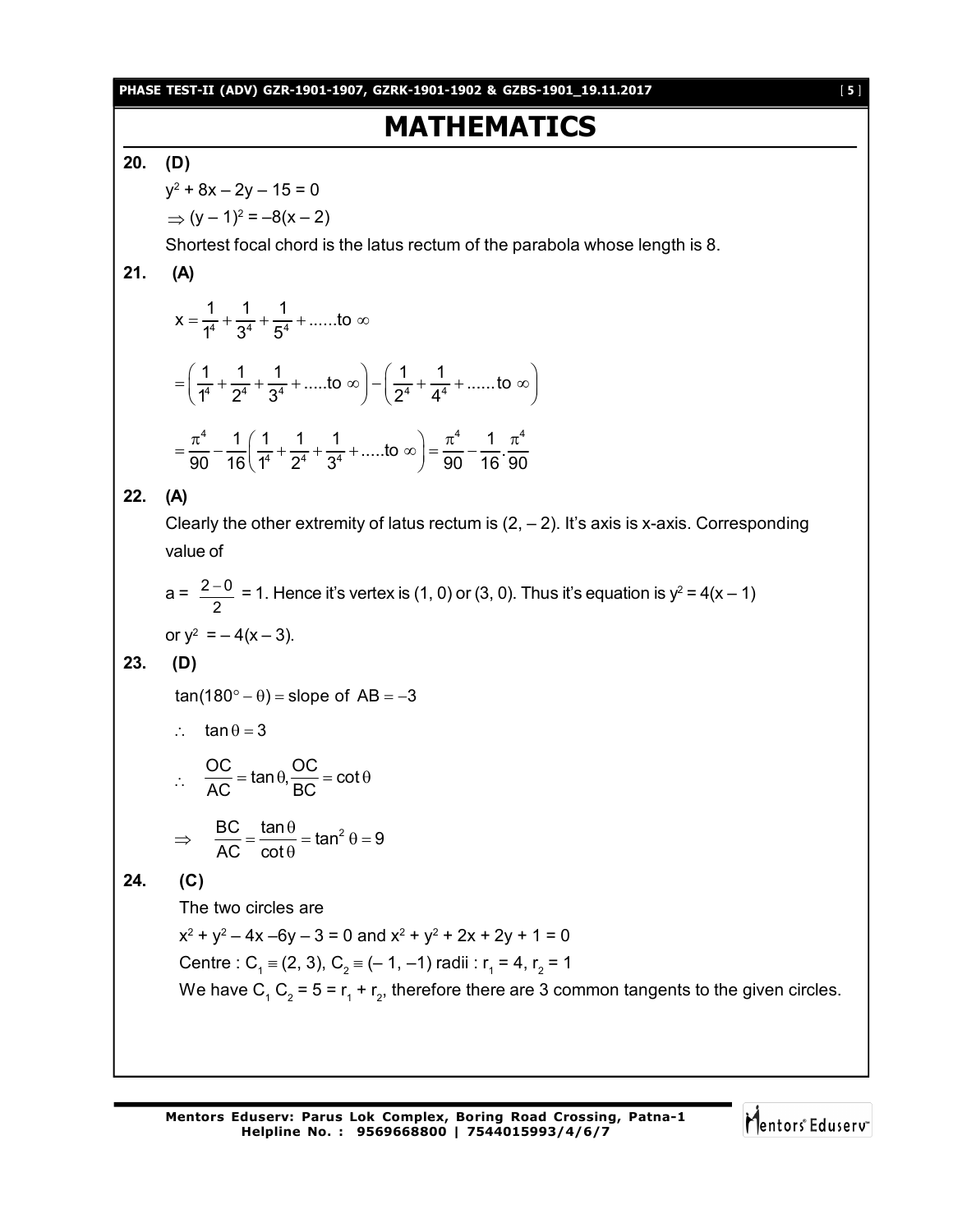[ **6** ] **PHASE TEST-II (ADV) GZR-1901-1907, GZRK-1901-1902 & GZBS-1901\_19.11.2017 25. (C)** All the letters are different  $\pm\mathrm{^{10}C_{4}}\cdot$ 4!  $^{9}C_{1} \cdot \frac{4!}{3!}$ 2 same, 2 different  ${}^{3}C_{1} \cdot {}^{9}C_{2} \cdot \frac{4!}{2!}$ 2 same, 2 same  $: {}^{3}C_{2} \cdot \frac{4!}{2!3!}$ 3 same, 1 different 2! 2!2! .  $\cdot \,^{\circ}C_2 \cdot \frac{1}{2}$ . Total number of words = 6390. **26. (4) 27. (2)** Image of A say  $A'$  w.r.t  $x - 2y + 1 = 0$  lies on BC A (1, 2) B (2, 1)  $x - 2y + 1 = 0$ C Here,  $\frac{x-1}{1} = \frac{y-2}{2} = -2\frac{(1-4+1)}{1-2} = \frac{1}{2}$  $\frac{x-1}{1} = \frac{y-2}{-2} = -2\frac{(1-4+1)}{1+2^2} = \frac{4}{5}$ 1  $-2$   $1+2^2$  5  $\Rightarrow$  A' =  $\left(\frac{9}{5}, \frac{2}{5}\right)$  $\vec{f} = \left(\frac{9}{5}, \frac{2}{5}\right)$  $\therefore$  Equation of BC joining A' =  $\left(\frac{9}{5}, \frac{2}{5}\right)$  $S = \left(\frac{9}{5}, \frac{2}{5}\right)$  and B (2, 1) is  $(x-2)$ - $-1 = \frac{3}{2}(x-2) = \frac{3}{2}(x-2)$  $\overline{\phantom{a}}$  $y-1=\frac{1-\frac{2}{5}}{2-\frac{9}{5}}(x-2)=\frac{3}{1}(x-2)$ 5  $3x - y - 5 = 0$   $\Rightarrow$   $a + b = 3 - 1 = 2$ **28. (6)** Distance between lines  $3x - 4y + 4 = 0$  and  $6x - 8y - 7 = 0$  (Which are parallel) is equal to diameter of the circle. 2  $\mathbf{A}^2$  $D = \frac{4 + \frac{7}{2}}{\sqrt{2} \cdot 2} = \frac{3}{2}$  $3^2 + 4^2$  2  $\ddot{}$  $\therefore$  D =  $\frac{2}{\sqrt{2}}$  =  $\frac{2}{\sqrt{2}}$  $^{+}$  $4D = \frac{3}{2} \times 4 = 6$  $\therefore$  4D =  $\frac{8}{9} \times 4 = 6$ 

Mentors Eduserv

2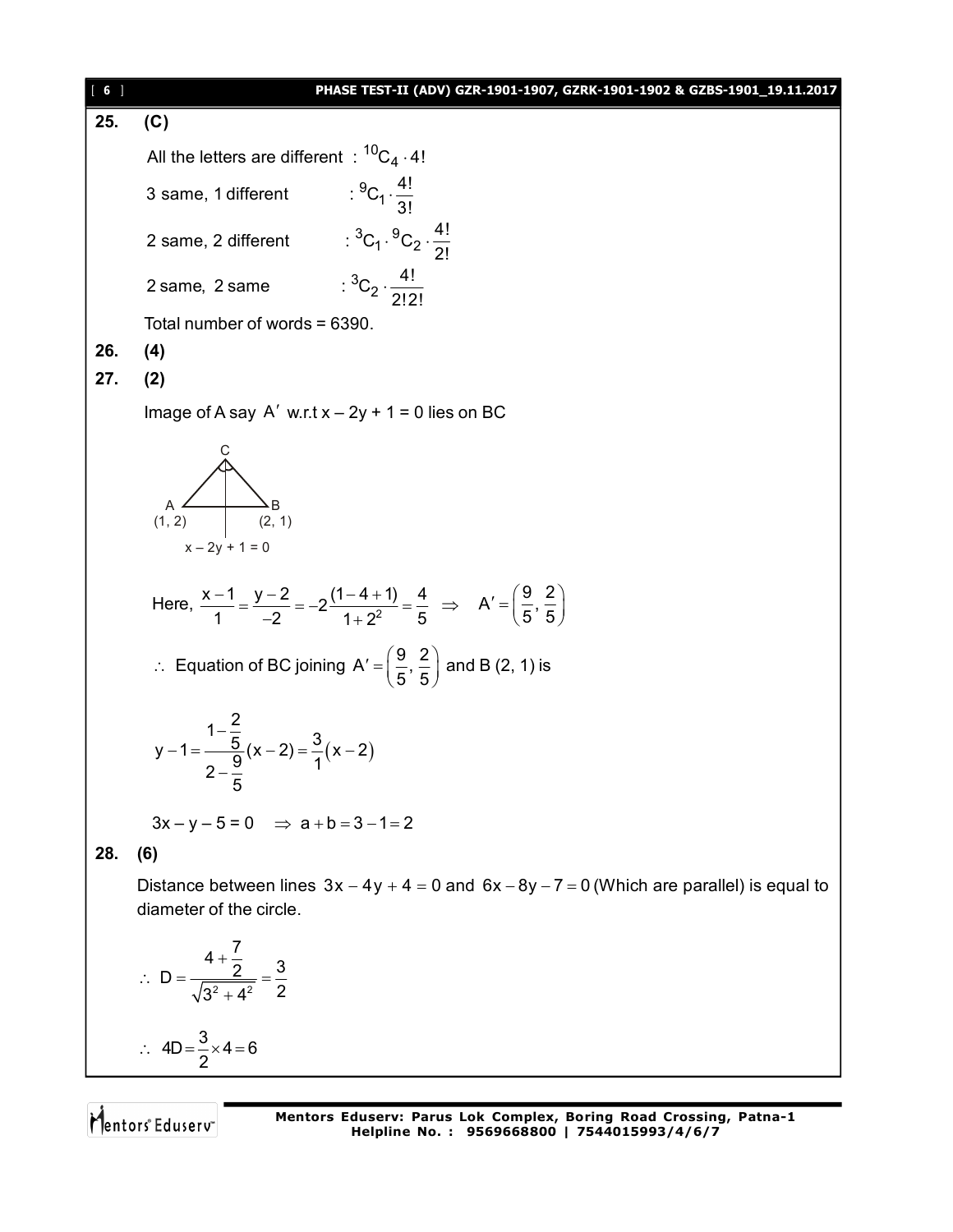

Mentors Eduserv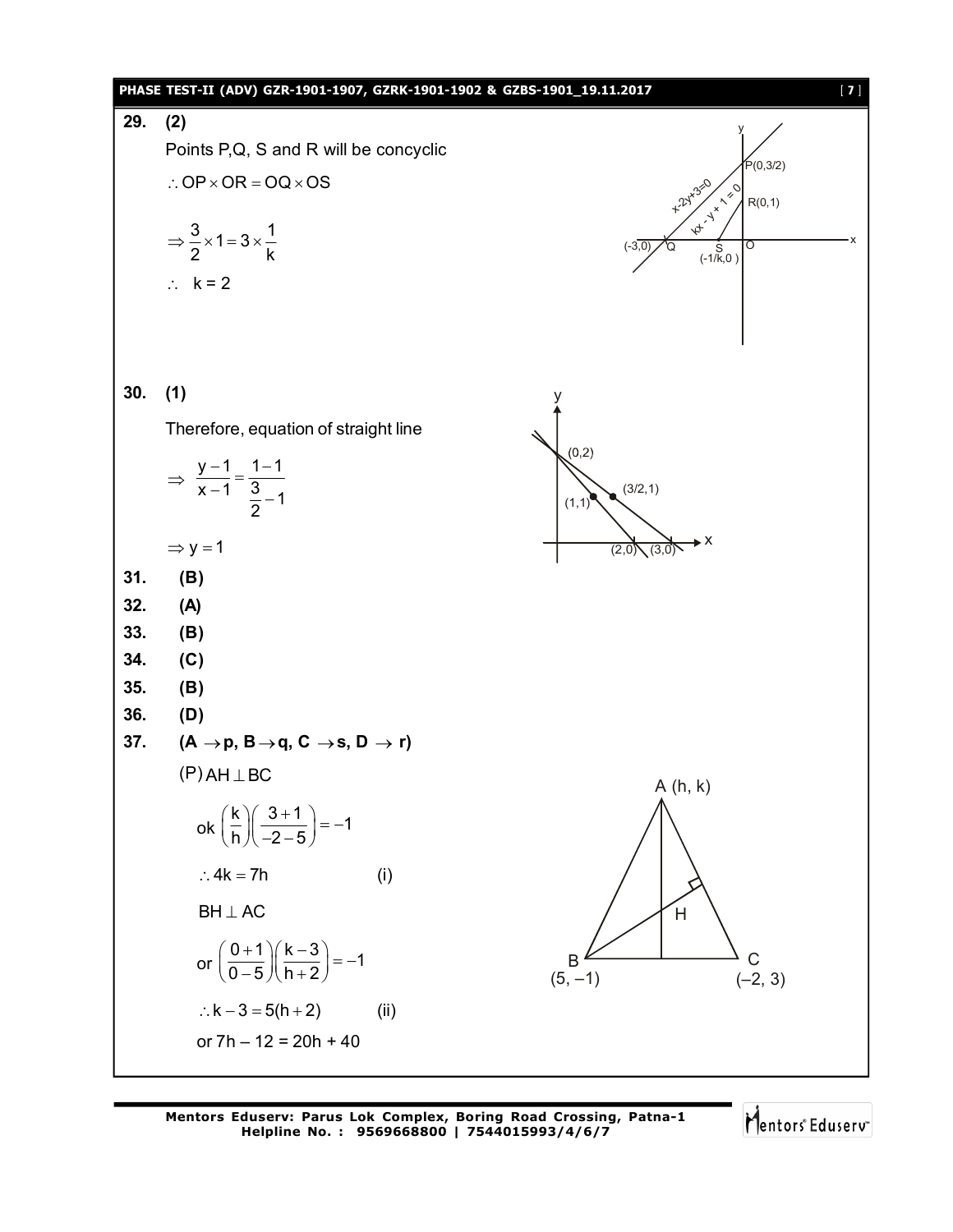or 13h = –52 or  $h = -4$ 

 $\therefore$  k = -7

Hence, point A is (–4, -7)

 $(Q) x + y - 0$ 

 $4x + 3y - 10 = 0$ 

Let  $(h, 4 - h)$  be the point on (i). Then,

 $\left|\frac{4h + 3(4-h) - 10}{5}\right| = 1$ 5  $+\frac{3(4-h)-10}{5}$  =

or  $h + 2 = \pm 5$ 

or  $h = 3$ ,  $h = -7$ 

Hence, the required point is either  $(3, 1)$  or  $(-7, 11)$ 

(R) Since lines  $x + y - 1 = 0$  and  $x - y + 3 = 0$  are perpendicular, the orthocenter of the triangle is the point of intersection of these lines, i.e., (–1, 2)

(S) Since 2a, b, c are in AP, we have

$$
b = \frac{2a + c}{2}
$$
 or  $2a - 2b + c = 0$ 

Comparing with the line  $ax + by + c = 0$ , we have  $x = 2$  and  $y = -2$ . Hence, the lines are concurrent at  $(2, -2)$ 

#### **38.**  $(A \rightarrow (p,q); B \rightarrow (p,s); C \rightarrow s, D \rightarrow q, r, s,t)$

Passing though origin :  $c = 0$ 

Touches x - axis :  $g^2$  = c

Touches  $y - axis : f^2 = c$ 

Centre at  $y = x : g = f$ 

Mentors Eduserv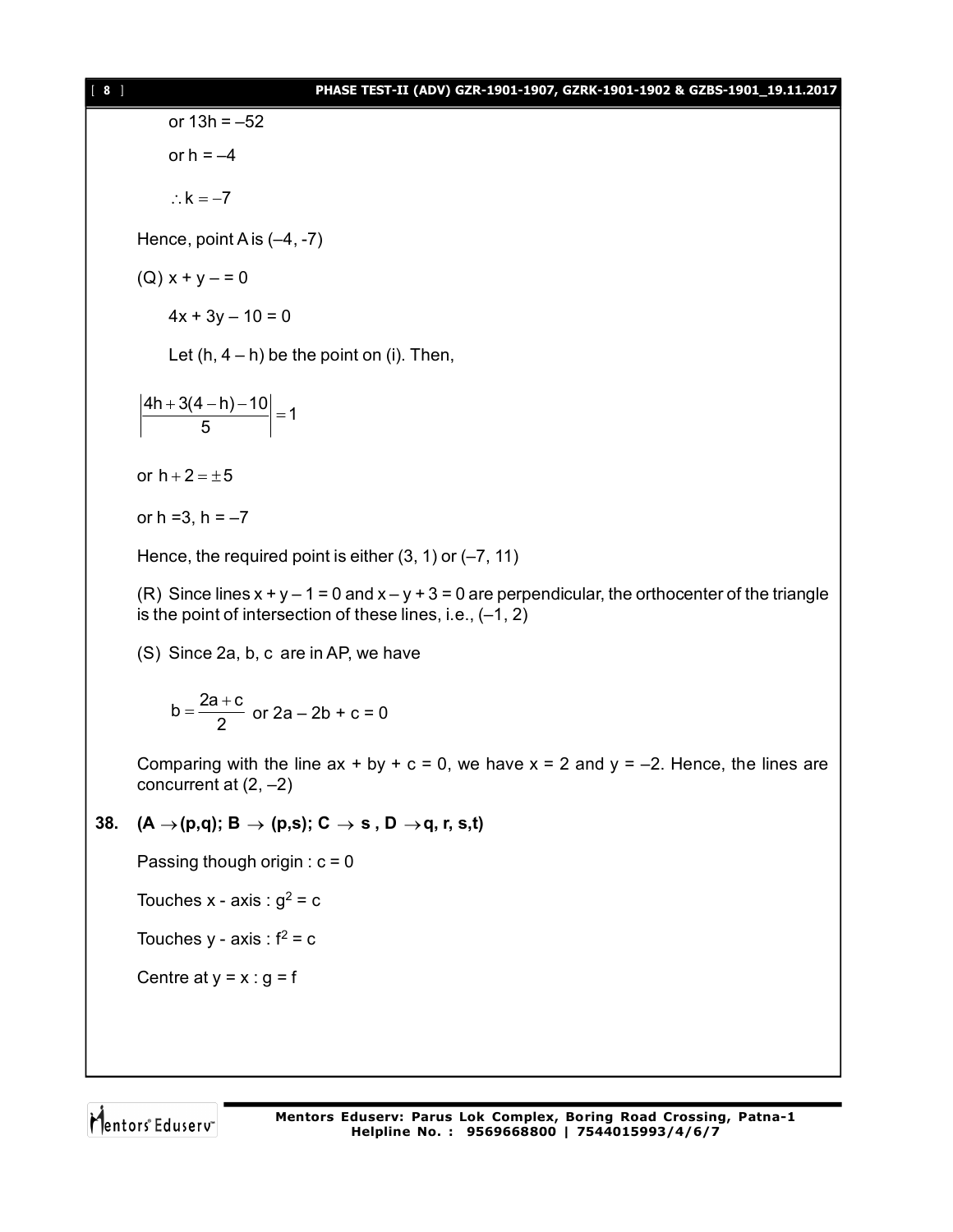# **PHYSICS**

B



**44. [D]**

 $v = 0$ 

**Mentors Eduserv: Parus Lok Complex, Boring Road Crossing, Patna-1 Helpline No. : 9569668800 | 7544015993/4/6/7**

 $\bigg)$ 

 $\setminus$ 

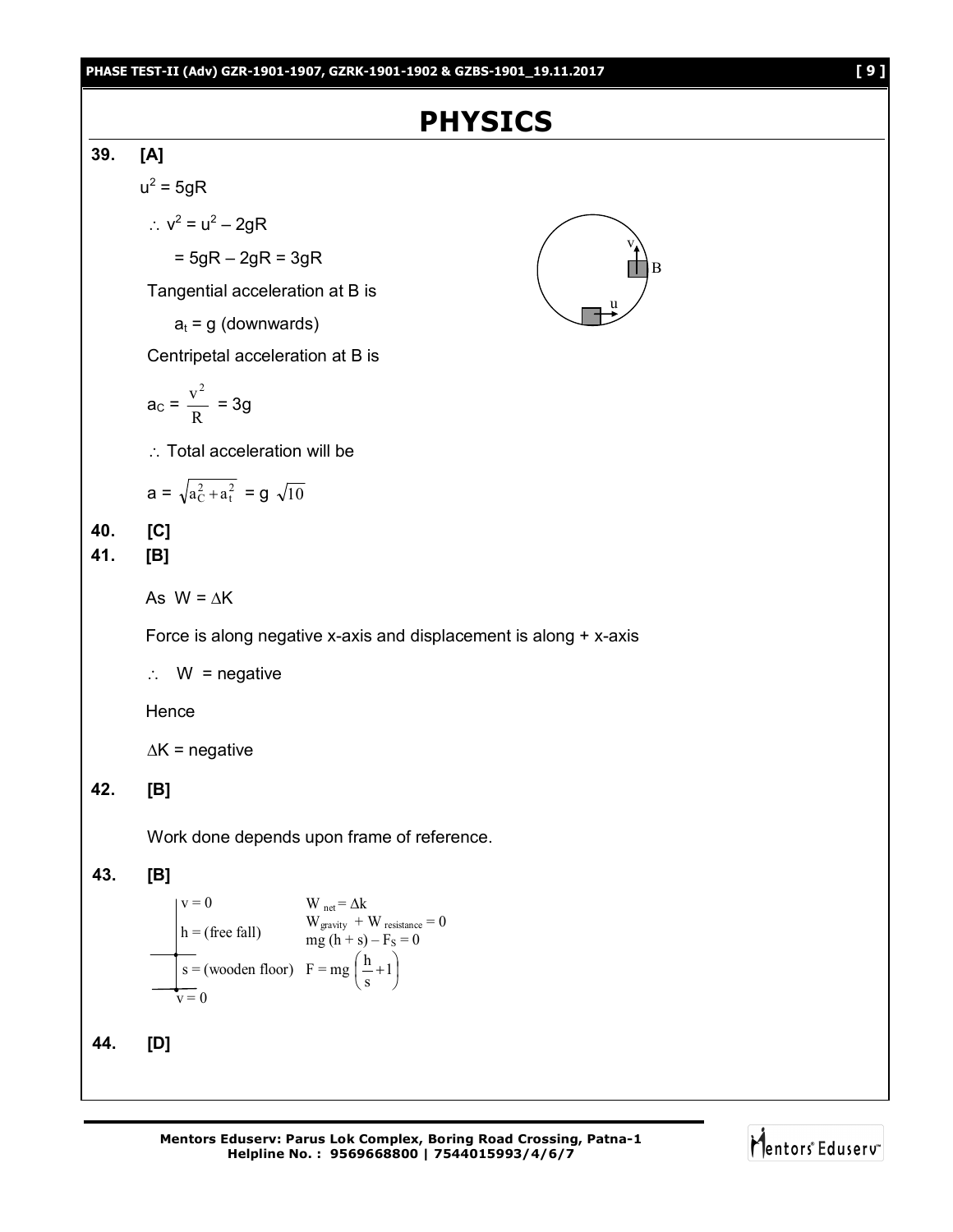#### **[ 10 ] PHASE TEST-II (Adv) GZR-1901-1907, GZRK-1901-1902 & GZBS-1901\_19.11.2017**

## **45. (2)** At equilibrium , mg = kx<sub>0</sub>  $\Rightarrow$  x<sub>0</sub> =  $\frac{mg}{k}$  = 1m  $\therefore$  W<sub>ext</sub> = U<sub>2</sub> – U<sub>1</sub>  $=\frac{1}{2} kx_2^2$  $\frac{1}{2}$  kx $\frac{2}{2}$  –  $\left[\frac{1}{2}$  kx<sub>1</sub><sup>2</sup>  $\frac{1}{2}$  kx<sup>2</sup> + mgh]  $=\frac{1}{2}$  $\frac{1}{2}$  k ( $x_2^2 - x_1^2$ ) – mgh  $=\frac{1}{2}$  $\frac{1}{2}$  × 100 × (3<sup>2</sup> – 1<sup>2</sup>) – 10 × 10 × 2 = 200 J **46. [0]**  $W_{net} = \Delta K$  $\Rightarrow$  (F sin  $\theta$ .  $\ell$  – mg $\ell$  (1 – cos $\theta$ ) =  $\frac{1}{2}$  $\frac{1}{2}$  mv<sup>2</sup> where  $\theta = 37^{\circ}$  , F =  $\frac{m_3}{3}$ mg  $\Rightarrow$  v =  $\left\{\frac{2\ell}{5}$  (3F - mg) $\right\}^2$ 1  $\frac{20}{5m}$  (3F – mg) 2  $\left\{\begin{array}{c} \phantom{a}\\ \phantom{a}\\ \phantom{a}\end{array}\right\}$  $\left\{\frac{2\ell}{5m} (3F - mg)\right\}^{\frac{1}{2}} = 0$ **47. [5]**  $10 - v \cos 60^\circ = 0$  $\therefore$  H =  $\frac{v \sin \theta}{2g}$  $\frac{v^2 \sin^2 60^\circ}{2}$  = 15 m **48. (3)** For equilibrium,  $10 = 8 + T$  ...(i)  $T + f_2 = 20$  ...(ii)  $\Rightarrow$  f<sub>2</sub> = 18N **49. (4)**  $F \propto v^a$



Mentors<sup>®</sup> Eduserv<sup>®</sup>